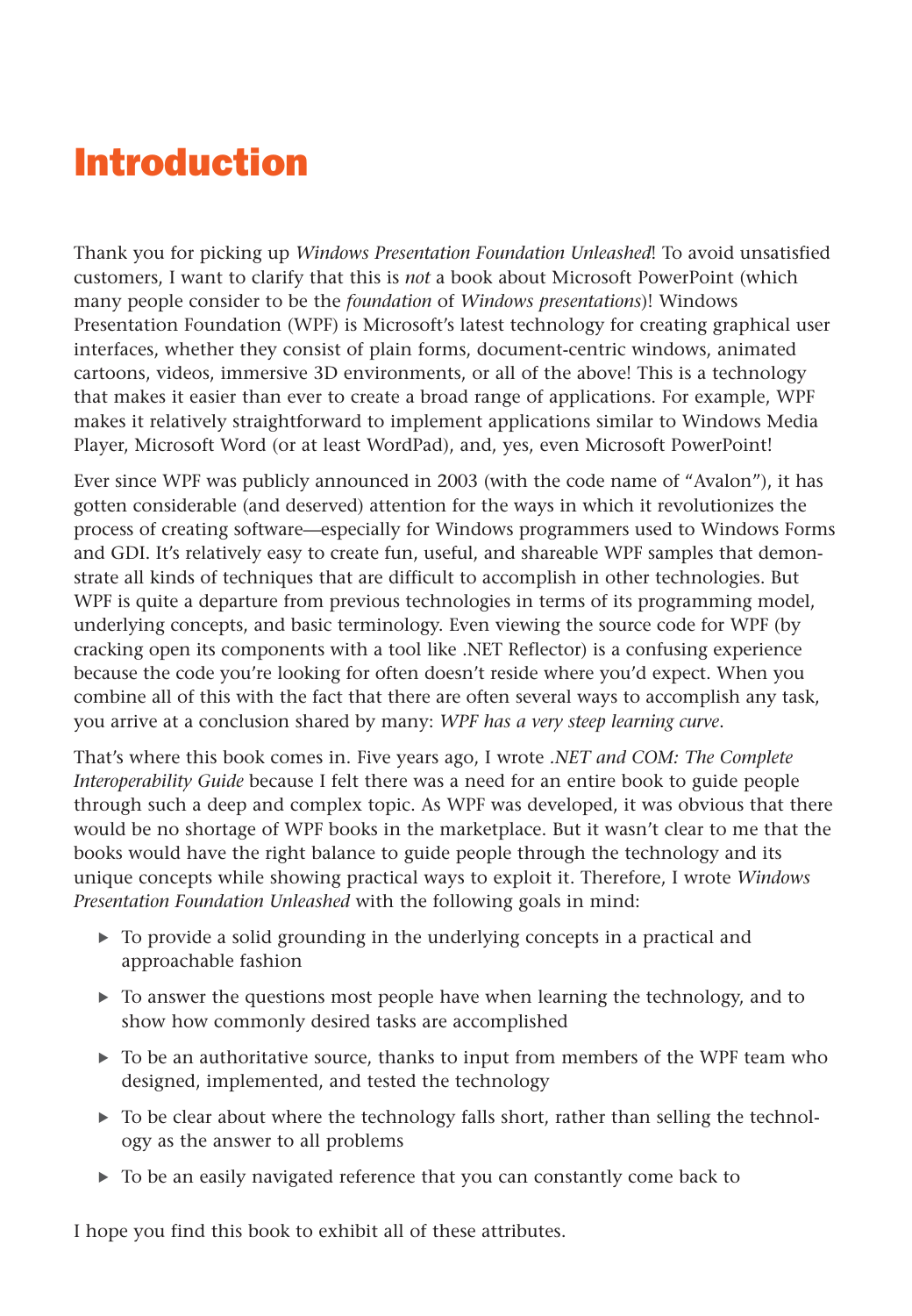# Who Should Read This Book?

This book is for software developers who are interested in user interfaces. Regardless of whether you're creating line-of-business applications, consumer-facing applications, or reusable controls, this book contains a lot of content that helps you get the most out of the platform. It's designed to be understandable even for folks who are new to .NET. And if you are already well versed in WPF, I'm confident that this book still has things to teach you. At the very least, it should be an invaluable reference for your bookshelf.

Because WPF enables you to create not only standalone Windows applications but also content hosted in a web browser, anyone interested in alternatives to Adobe Flash might find this book interesting. And although the more lightweight and cross-platform Windows Presentation Foundation Everywhere (WPF/E) technology does not have significant coverage in this book, many of the same concepts in this book will apply to WPF/E once it is released.

Although this book's content is not optimized for graphic designers, reading this book can be a great way to understand more of the "guts" behind a product like Microsoft Expression Blend.

To summarize, this book

- . Covers everything you need to know about Extensible Application Markup Language (XAML), the new XML-based language for creating declarative user interfaces that can be easily restyled
- $\triangleright$  Examines the WPF feature areas in incredible depth: controls, layout, resources, data binding, styling, graphics, animation, and more
- . Delves into topics that aren't covered by most books: 3D, speech, audio/video, documents, bitmap effects, and more
- . Shows how to create popular UI elements, such as features introduced in the 2007 Microsoft Office System: Galleries, ScreenTips, custom control layouts, and more
- . Demonstrates how to create sophisticated UI mechanisms, such as Visual Studio-like collapsible/dockable panes
- $\triangleright$  Explains how to develop and deploy all types of applications, including navigationbased applications, applications hosted in a web browser, and applications with great-looking nonrectangular windows
- . Explains how to create first-class custom controls for WPF
- . Demonstrates how to create hybrid WPF software that leverages Windows Forms, ActiveX, or other non-WPF technologies
- $\triangleright$  Explains how to exploit new Windows Vista features in WPF applications, and how to go beyond certain limitations of WPF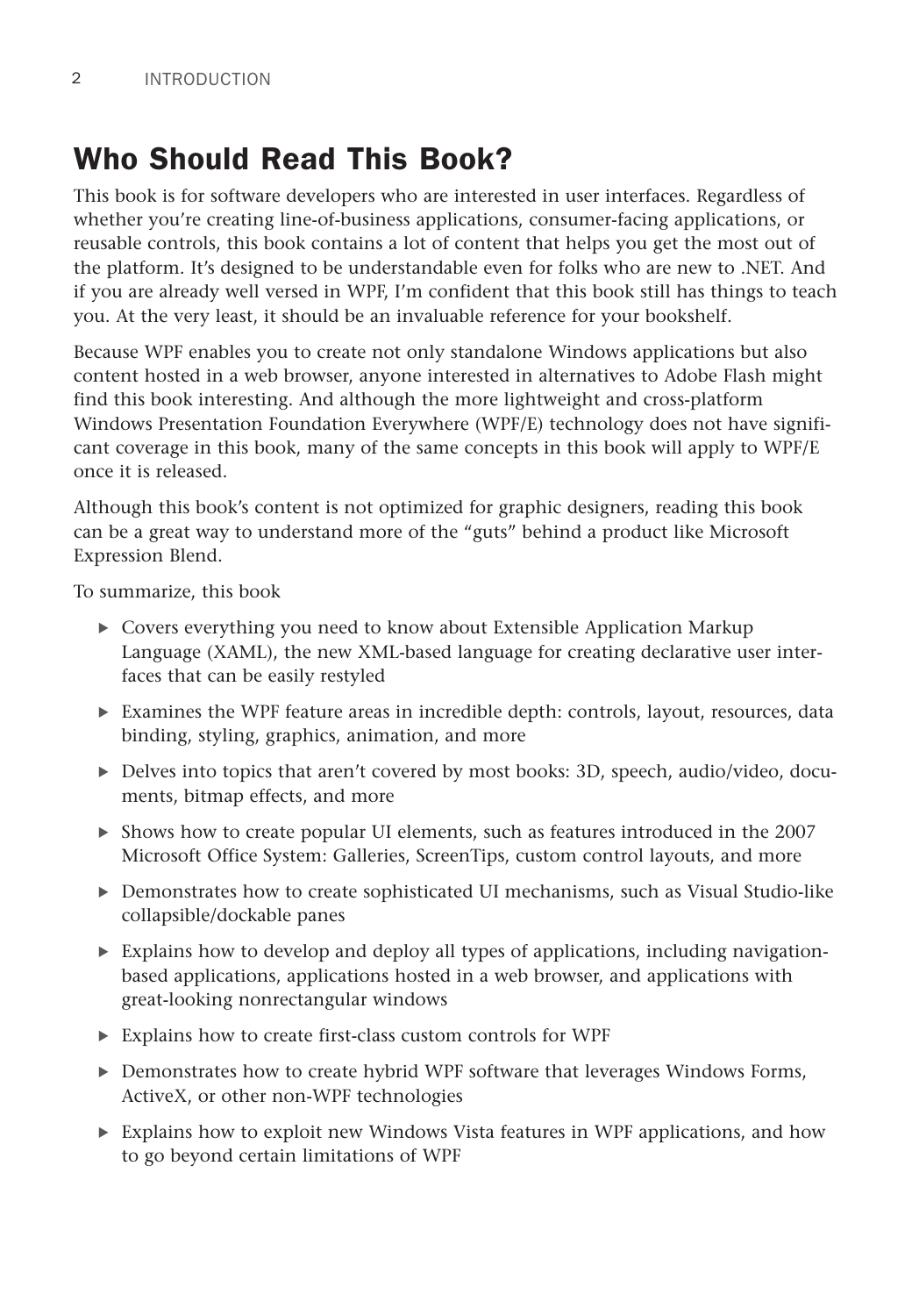This book doesn't cover every last bit of WPF. (In particular, XML Paper Specification [XPS] documents are only given a small bit of attention.) WPF's surface area is so large that I don't believe any single book can. But I think you'll be pleased with the breadth and depth achieved by this book.

Examples in this book appear in XAML and C#, plus C++/CLI for interoperability discussions. XAML is used heavily for a number of reasons: It's often the most concise way to express source code, it can often be pasted into tools like XamlPad (in the Windows SDK) to see instant results without any compilation, WPF-based tools generate XAML rather than procedural code, and XAML is applicable no matter what .NET language you use, such as Visual Basic instead of C#. Whenever the mapping between XAML and a language like C# is not obvious, examples are shown in both representations.

# Software Requirements

This book targets the final release of version 3.0 of Windows Presentation Foundation, the corresponding Windows SDK, and the October 2006 release of .NET Framework 3.0 extensions to Visual Studio 2005.

The following software is required:

- $\triangleright$  A version of Windows that supports the .NET Framework 3.0. This can be Windows XP with Service Pack 2 (including Media Center, Tablet PC, and x64 editions), Windows Server 2003 with Service Pack 1 (including the R2 edition), Windows Vista, or later versions.
- $\blacktriangleright$  The .NET Framework 3.0, which is installed by default starting with Windows Vista. For earlier versions of Windows, you can download it for free from [http://msdn.com.](http://msdn.com)

In addition, the following software is recommended:

- $\triangleright$  The Windows Software Development Kit (SDK), specifically the .NET tools it includes. This is also a free download from [http://msdn.com.](http://msdn.com)
- $\triangleright$  Visual Studio 2005 or later, which can be a free Express edition downloaded from [http://msdn.com.](http://msdn.com) If you're using a 2005 edition of Visual Studio (Express or otherwise), you should download the extensions for .NET Framework 3.0 development available from MSDN. This is not necessary for later versions of Visual Studio.

If you want additional tool support for WPF-based graphic design, Microsoft Expression can be extremely helpful. See the appendix, "Helpful Tools," for other pieces of software that can be helpful for WPF design and development.

A few examples in Chapter 7, "Structuring and Deploying an Application," are specific to Windows Vista, but the rest of the book applies equally to all relevant versions of Windows.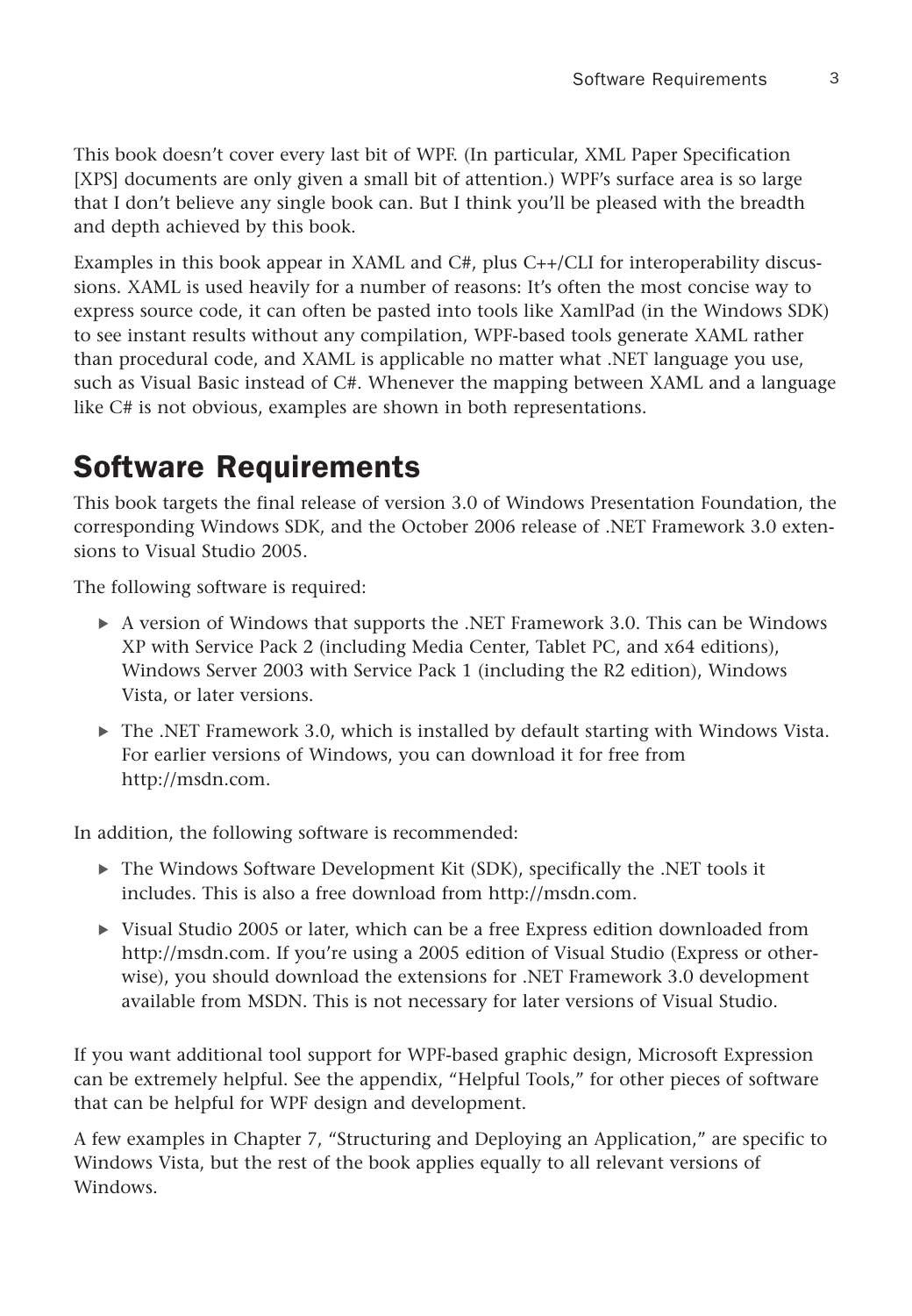# Code Examples

The source code for examples in this book can be downloaded via <www.samspublishing.com> or [www.adamnathan.net/wpf.](www.adamnathan.net/wpf)

### How This Book Is Organized

This book is arranged into five main parts, representing the progression of feature areas that you typically need to understand to use WPF effectively. But if you're dying to jump ahead and learn about a topic such as 3D or animation, the book is set up to allow for nonlinear journeys as well. The following sections provide a summary of each part.

#### Part I: Background

The book introduces WPF by comparing it to alternative technologies and helping you make decisions about when WPF is appropriate for your needs. Chapter 2 explores XAML in great depth, giving you the foundation to understand the XAML you'll encounter in the rest of the book and in real life. Chapter 3 highlights the most unique pieces of WPF's programming model above and beyond what .NET programmers already understand.

- . Chapter 1: Why Windows Presentation Foundation?
- ▶ Chapter 2: XAML Demystified
- . Chapter 3: Important New Concepts in WPF

#### Part II: Building a WPF Application

Part II equips you with the knowledge to assemble and deploy a traditional-looking application (although some fancier effects like transforms, non-rectangular windows, and Aero glass are also covered). It begins by introducing WPF's implementation of controls you'd expect to have available, plus a few that you might not expect. It then devotes two chapters to arranging such controls (and other elements) in a user interface. Chapter 7 ends this part by examining several different ways to take WPF-based user interfaces and package and deploy complete applications. This not only includes traditional standalone Windows applications, but also applications that are more like web pages.

- ▶ Chapter 4: Introducing WPF's Controls
- . Chapter 5: Sizing, Positioning, and Transforming Elements
- ▶ Chapter 6: Layout with Panels
- . Chapter 7: Structuring and Deploying an Application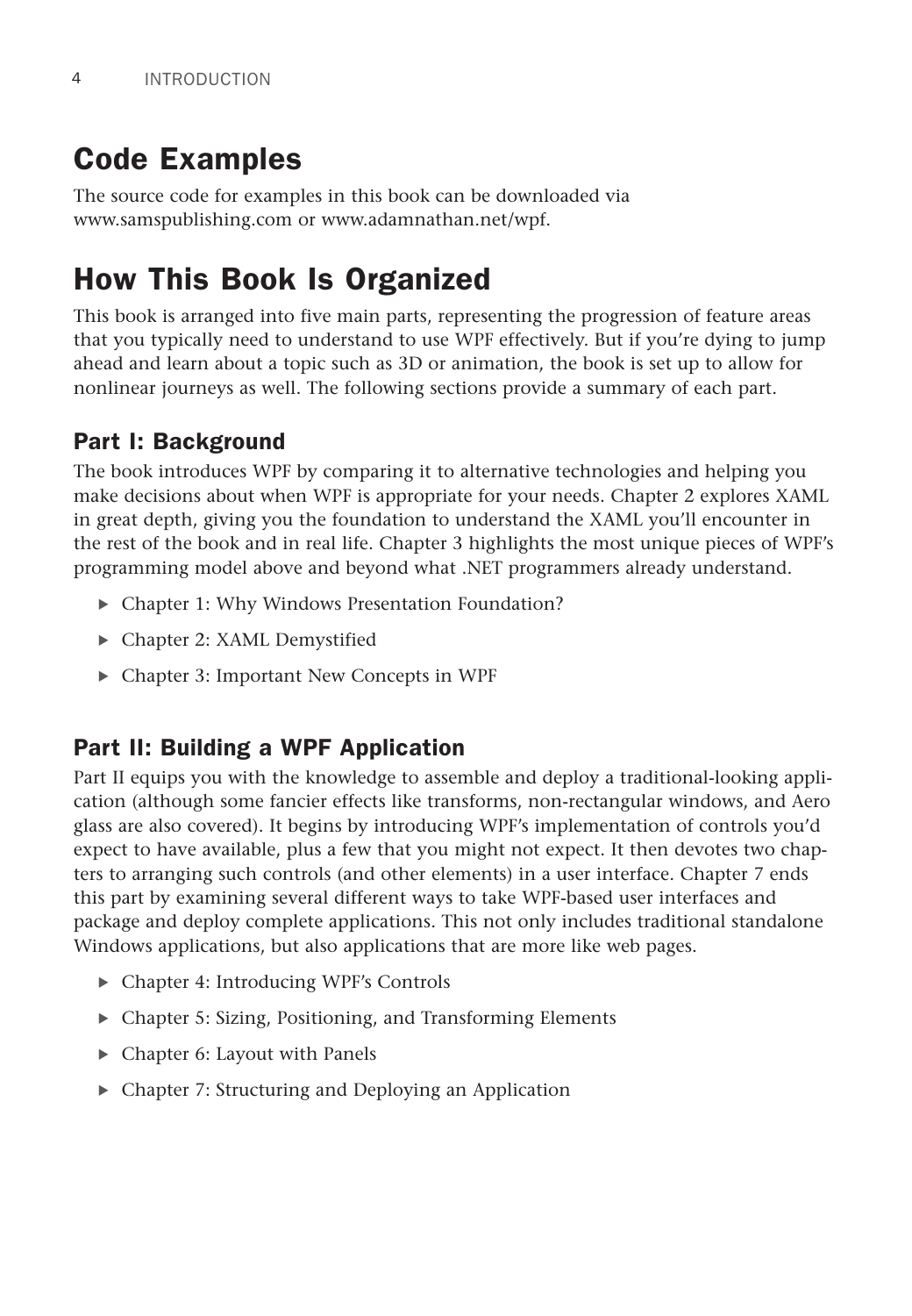#### Part III: Features for Professional Developers

The features covered in Part III are not always necessary to use in WPF applications, but they can greatly enhance the development process. Therefore, they tend to be indispensable for professional developers who are serious about creating maintainable and robust applications or components.

- ▶ Chapter 8: Resources
- $\triangleright$  Chapter 9: Data Binding
- . Chapter 10: Styles, Templates, Skins, and Themes

#### Part IV: Going Beyond Today's Applications with Rich Media

This part of the book covers the features in WPF that typically get the most attention. The support for 2D and 3D graphics, animation, video, and more enable you to create a stunning experience. These features—and the way they are exposed—set WPF apart from previous systems. WPF lowers the barrier to incorporating such content in your software, so you might try some of these features that you never would have dared to in the past!

- ▶ Chapter 11: 2D Graphics
- Chapter 12: 3D Graphics
- ▶ Chapter 13: Animation
- . Chapter 14: Audio, Video, Speech, and Documents

#### Part V: Advanced Topics

The topics covered in Part V are relevant for advanced application developers, or developers of WPF-based controls. Because existing WPF controls can be radically restyled, the need for creating custom controls is greatly reduced.

- . Chapter 15: Interoperability with Win32, Windows Forms, and ActiveX
- . Chapter 16: User Controls and Custom Controls
- . Chapter 17: Layout with Custom Panels